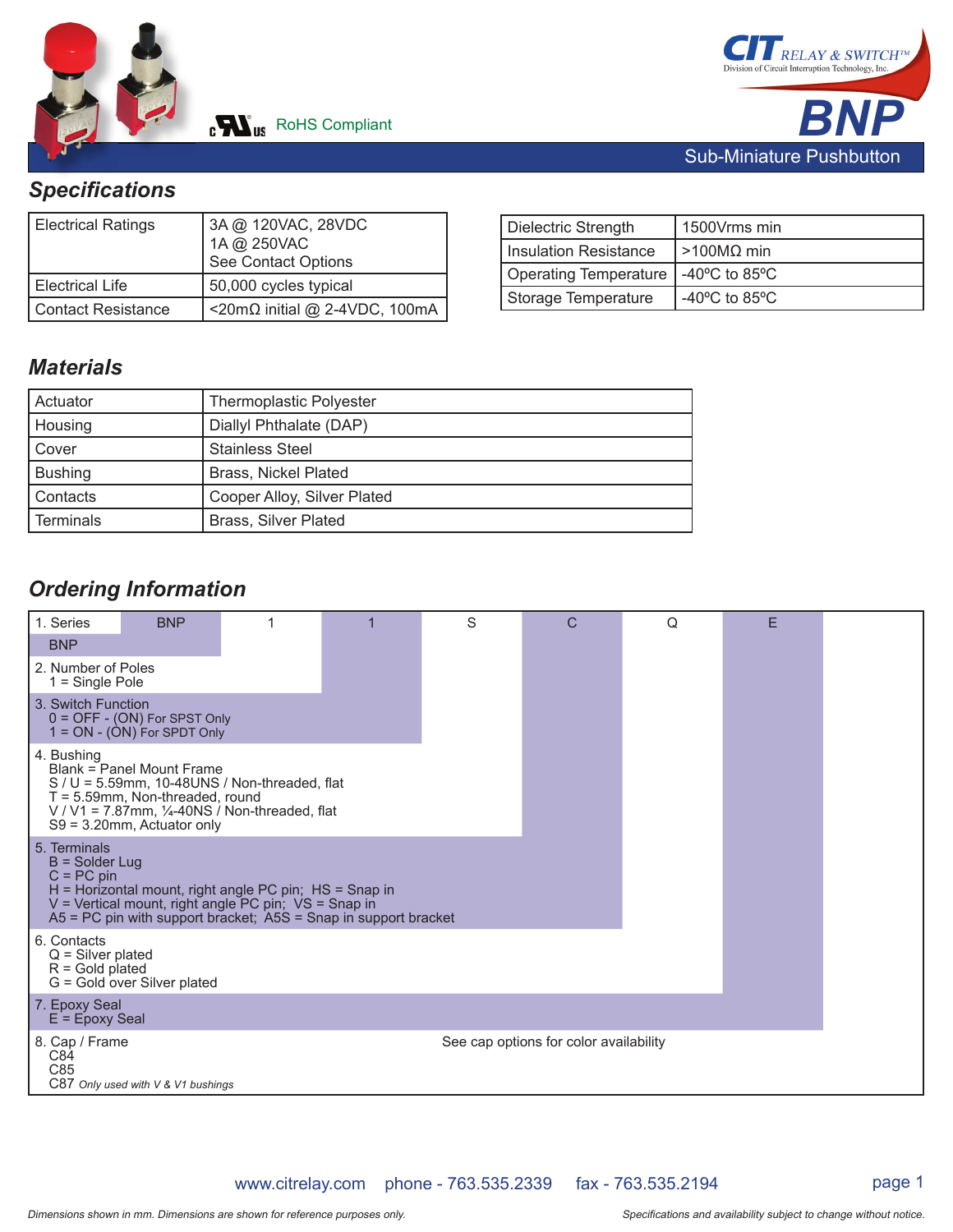

Sub-Miniature Pushbutton

#### *Switch Function*



www.citrelay.com phone - 763.535.2339 fax - 763.535.2194

page 2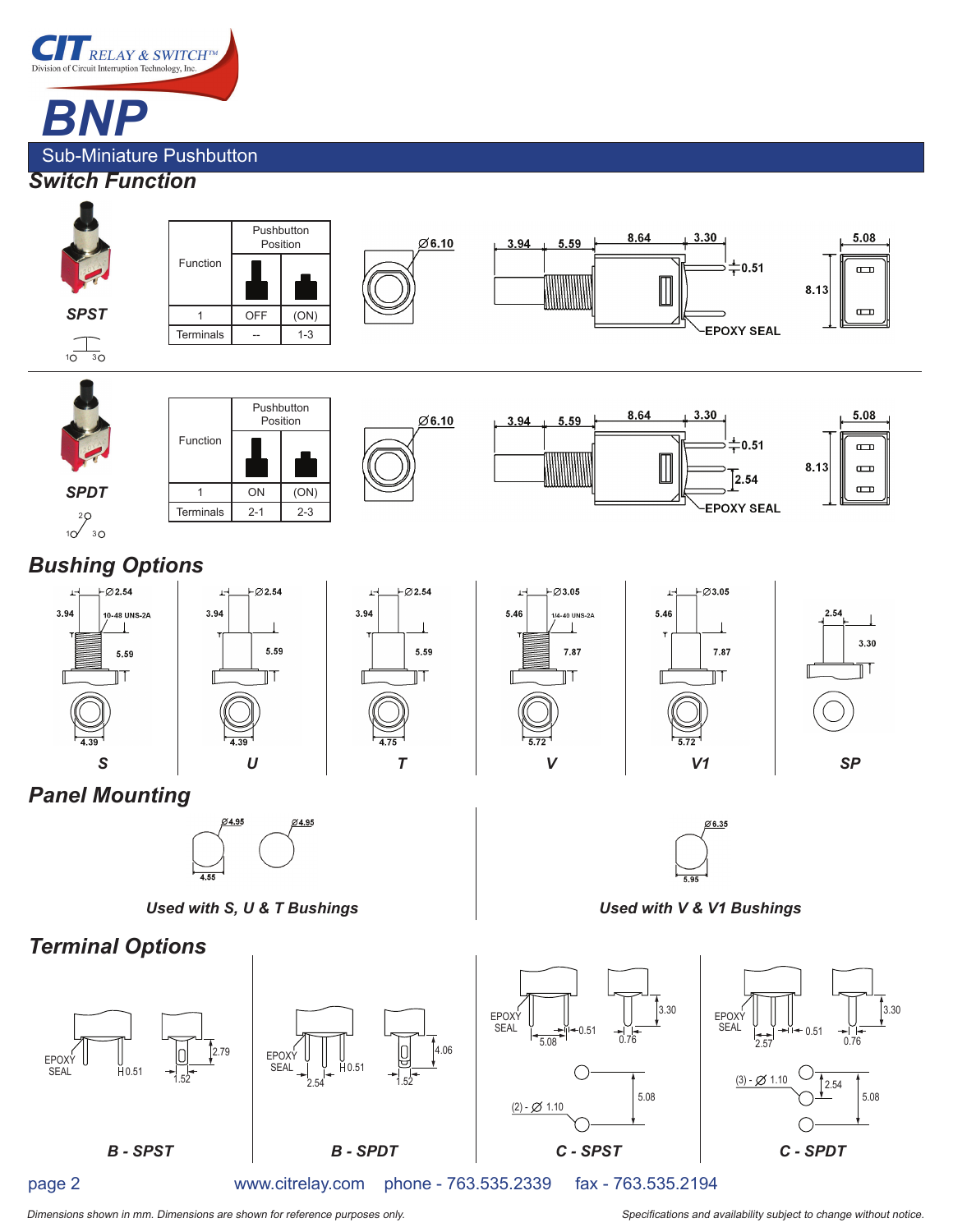

#### *Terminal Options*



 *H (HS - Snap In) = Horizontal mount, right angle PC pins, single pole, single throw*



 *H (HS - Snap In) = Horizontal mount, right angle PC pins, single pole, double throw*





 *V (VS - Snap In) = Vertical mount, right angle PC pins, single pole, single throw*



 *V (VS - Snap In) = Vertical mount, right angle PC pins, single pole, double throw*

www.citrelay.com phone - 763.535.2339 fax - 763.535.2194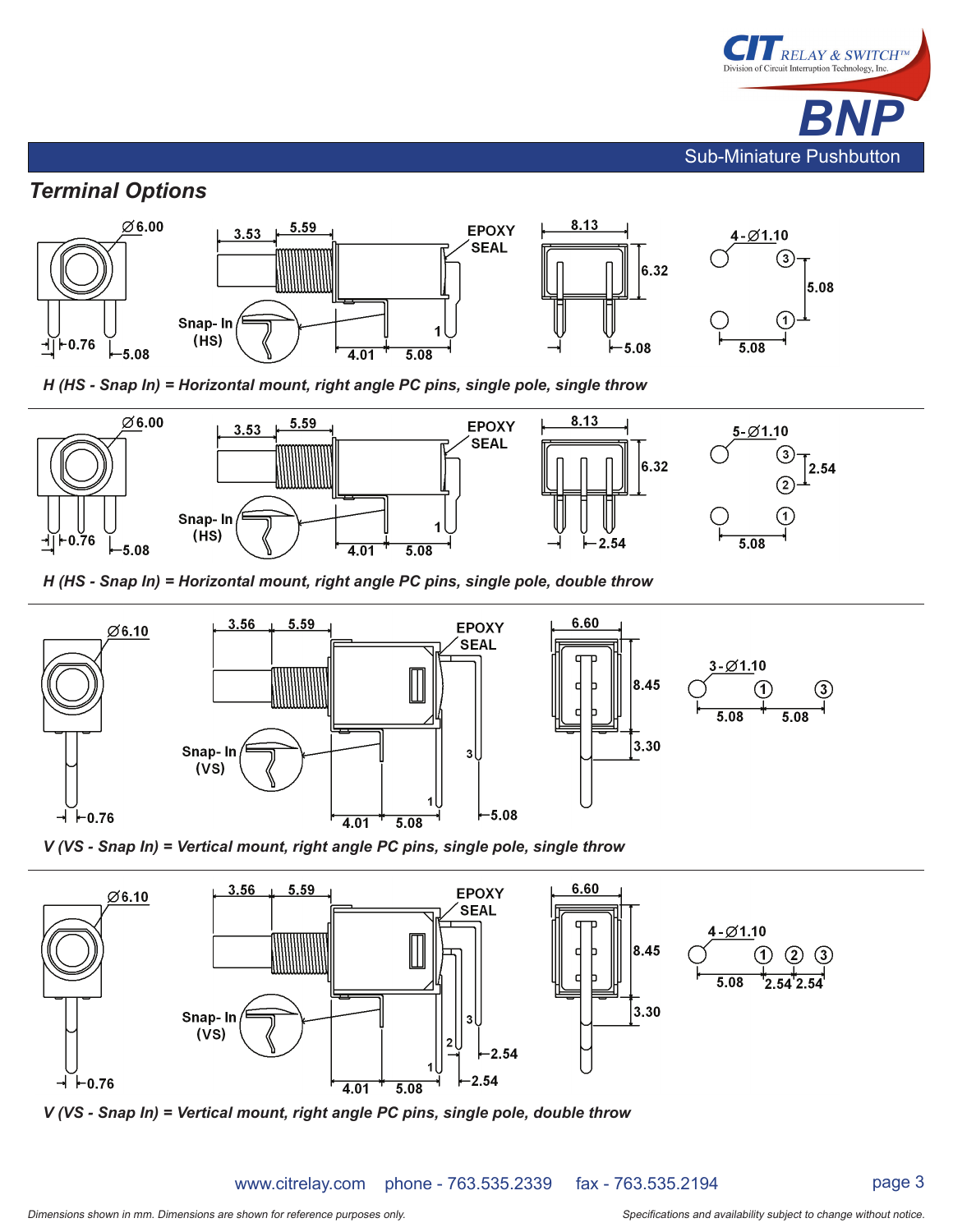

# *Terminal Options*



 *A5 (A5S - Snap in bracket) = PC pins with support bracket, single pole single throw*



 *A5 (A5S - Snap in bracket) = PC pins with support bracket, single pole double throw*

## *Contact Options*

|   | Designator   Contact Material | <b>Terminal Material</b>  | <b>Electrical Ratings</b>                                             |
|---|-------------------------------|---------------------------|-----------------------------------------------------------------------|
|   | Silver Plating                | Silver Plating            | 3A @ 120VAC, 28VDC; 1A @ 250VAC                                       |
|   | Gold over Nickel Plating      | Gold over Nickel Plating  | 0.4VA max @ 20VAC or VDC max                                          |
| G | Gold over Silver Plating      | Gold over Silver Plateing | $0.4$ VA max @ 20VAC or VDC max or<br>3A @ 120VAC, 28VDC; 1A @ 250VAC |